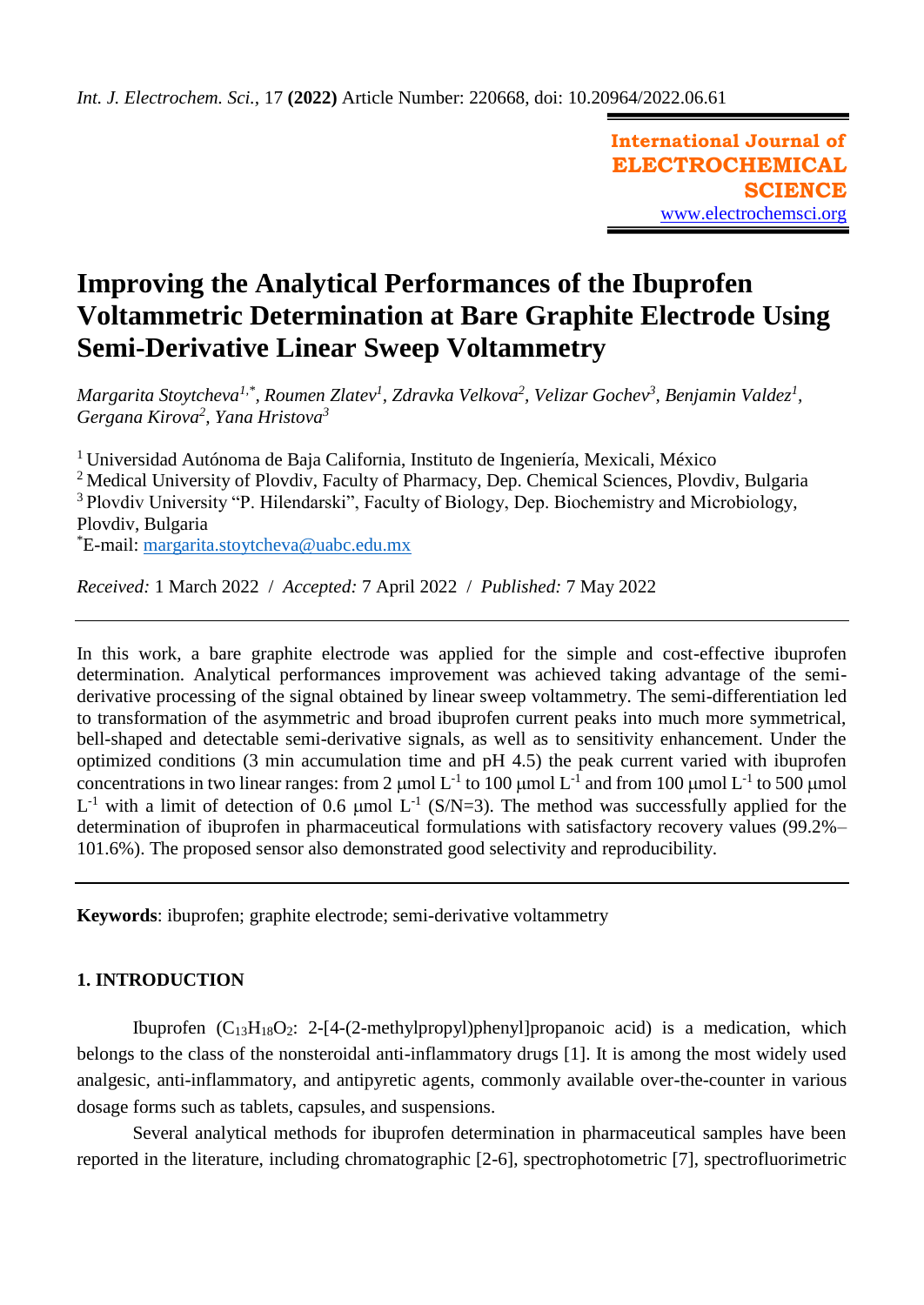[7-10], electrophoretic [11, 12], and electrochemical [13-21]. The high performance liquid chromatographic (HPLC) assay, established by the U.S. Pharmacopeia Convention [22], and the alkaline titration, recommended by the British Pharmacopeia [23] are the official methods for ibuprofen determination in pharmaceutical preparations. However, the HPLC involves the use of a sophisticated and expensive equipment, time-consuming sample preparation procedures, a large volume of organic solvents, and skilled personal, while the titration method is not enough sensitive and suffers from the interference of the sample matrix. Among the alternative methods for ibuprofen determination, the electroanalytical attract the attention, as they are simple, fast, sensitive, and cost effective. They have been shown to be very effective in drug analysis [24-39].

The commonly applied electrochemical techniques for ibuprofen determination are mainly voltammetric, such as differential pulse voltammetry (DPV) and square wave voltammetry (SWV), and the carbon based working electrodes, including boron-doped diamond electrodes (BDD) are the currently used [13-21]. The analytical signal is the current of ibuprofen oxidation. The BDD electrodes reveal the advantage to allow ibuprofen determination without the interference of the oxygen evolution reaction due to their wide potential window in aqueous solutions [15, 18, 20]. However, as BDD is a semi-conductor doped material and usually is not considered as a typical electrode material for electrochemical applications, a recognized format for BDD electrodes is not currently commercially available [40]. Attention has to be also paid to the carbon paste electrodes (CPE), due to their simple preparation technique and simple surface renewal procedure, as well as to the disposable screen printed carbon electrodes, as they allow avoiding the tedious cleaning processes. However, their application to ibuprofen determination involves complex and time-consuming procedures for electrode modification, to improve the sensitivity of the analysis [13, 14, 17, 19, 21]. Therefore, in this work, ibuprofen determination was performed at bare graphite electrode. Analytical performances improvement was achieved by semi-derivative processing of the signal obtained using the very simple and well known technique linear sweep voltammetry.

## **2. EXPERIMENTAL**

### *2.1. Reagents and Solutions*

Ibuprofen (Ib), C<sub>2</sub>H<sub>5</sub>OH, CH<sub>3</sub>COOH, CH<sub>3</sub>COONa, NaOH, and KCl were purchased from Sigma and Spectrum Chemical. All the chemicals were of analytical reagent grade (purity ≥99%) and were used as such without additional purification. Ibuprofen stock solution was prepared by dissolving the substance in ethanol. The stock solution was stored at  $4^{\circ}$ C protected from light. Acetate buffer (Ac 0.1) mol  $L^{-1}$ ) with pH values varying in the range from 3.0 to 6.0 was obtained by mixing appropriate amounts of CH3COOH and CH3COONa aqueous solutions. The final pH was adjusted by potentiometric titration with NaOH or CH<sub>3</sub>COOH.

The pharmaceutical formulations Nurofen (200 mg Ib/tablet) and Advil (200 mg Ib/tablet) were acquired from the local drug stores. For each analysis, ten tablets were powdered in a mortar and a weight corresponding to one tablet was dissolved in ethanol to prepare the respective stock solution. The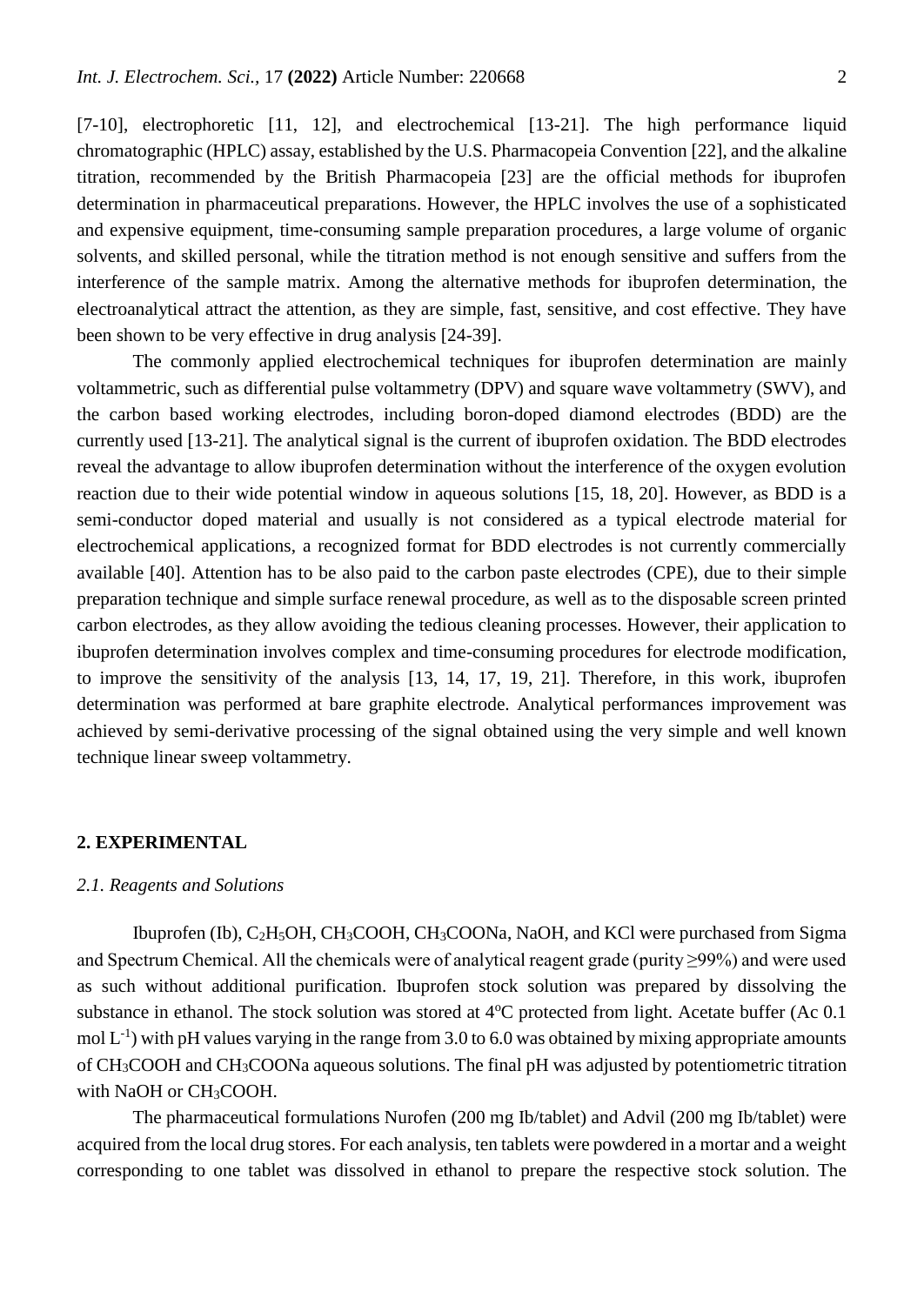insoluble excipients were removed by filtration. The working solutions were prepared through dilution of the stock solutions in the supporting electrolyte to obtain final concentrations within the linear range of the calibration curve.

# *2.2. Instrumentation and Procedures*

The electrochemical measurements were performed employing a model 440A Electrochemical Analyzer (CH Instruments Inc., USA) applying various voltammetric techniques: cyclic voltammetry (CV), linear sweep voltammetry (LSV), and differential pulse voltammetry (DPV). The DPV voltammograms were registered applying a potential increment of 0.005 V, amplitude of 0.05 V, pulse width of 0.05 s, sampling width of 0.0167 s, and pulse period of 0.5 s. The recorded LSV curves were treated with a semi-derivative technique by using the CH Instruments 440A Electrochemical Analyzer built-in software package. The program performs numerical differentiation employing the algorithm of Savitzky and Golay [41].

All the experiments were performed in an electrolysis cell of a conventional type at ambient temperature. A bare disk electrode made from spectrographic graphite (Ringsdorff Werke, Germany, 6 mm in diameter, 13% porosity) served as a working electrode. The auxiliary electrode was a Pt wire (BASi MW-1033), while a Ag, AgCl/KClsat electrode (BASi MF-2052) was used as a reference.

## **3. RESULTS AND DISCUSSION**

### *3.1. Ibuprofen Electrochemical Behavior*

Ibuprofen electrochemical behavior at bare graphite electrode was investigated by cyclic voltammetry. The measurements were carried out in acetate buffer solution  $(0.1 \text{ mol } L^{-1}$ , pH 5.0) at different scan rates (20 mV s<sup>-1</sup> - 150 mV s<sup>-1</sup>), starting with the accumulation of the corresponding analyte (200  $\mu$ mol L<sup>-1</sup>) for 30 s at open circuit potential. As shown in Figure 1, the ibuprofen cyclic voltammograms reveal the appearance of a single irreversible oxidation peak with no corresponding reduction peak in the reverse potential scan. The irreversible character of the oxidation process was confirmed by the observed positive shift of the peak potentials with the increase in scan rate. The relationships between the ibuprofen anodic peak potential  $(E_{\text{lb}} , V)$  and the logarithm of the scan rate ( $v$ ,  $mV s^{-1}$ ) was found to be linear:

 $E_{\text{lb}} = 0.046 \ln \nu + 0.9788$  ( $R^2 = 0.9929$ )

in accordance with Laviron's equation for irreversible processes [42]:

$$
E_{\rm pa} = E^{\rm o} - \frac{RT}{(1-\alpha)nF} \ln \frac{RTk_s}{(1-\alpha)nF} + \frac{RT}{(1-\alpha)nF} \ln \nu,
$$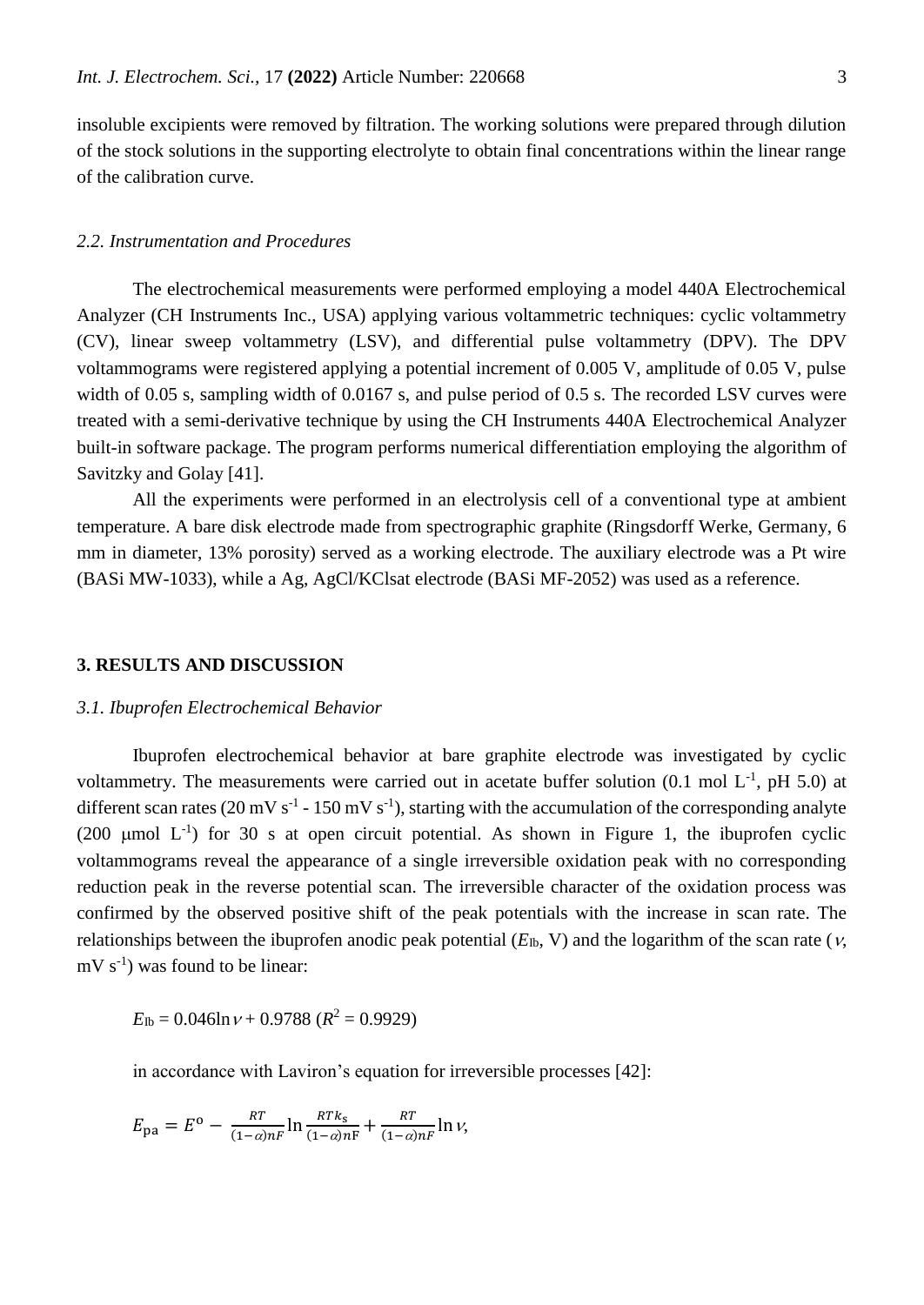where  $E^{\circ}$  (V) is the formal potential,  $\alpha$  is the electron transfer coefficient,  $k_s$  is the standard heterogeneous rate constant of the reaction, *n* is the charge transfer number, *T* is the temperature (K), *F* is the Faraday constant  $(C \text{ mol}^{-1})$ , and R is the gas constant  $(J \text{ mol}^{-1} K^{-1})$ .

From the slope of the plot  $E_{\text{lb}}$  versus ln *v* (Figure 1), the charge transfer number of the ibuprofen electrochemical reaction was found to be 1.11 ( $n \approx 1$ ) by assuming of  $\alpha = 0.5$ . Therefore, the rate limiting step of the ibuprofen oxidation should be the radical formation, which involves one electron and one proton, in agreement with the reported in the literature [13, 17]:



The formation of the radical-cation is followed by a decarboxylation process [13, 17].



**Figure 1.** (A) CV response of ibuprofen (200  $\mu$ mol L<sup>-1</sup>) at different scan rates; (B) Linear relationship between the anodic peak current and the scan rate; (C) Relationship between the anodic peak potential and the logarithm of the scan rate. Ac  $0.1$  mol  $L^{-1}$ , pH 5.0. Accumulation time 30 s at open circuit potential.

# *3.2. Optimization of the Experimental Conditions*

#### *3.2.1. Accumulation Time Optimization*

Ibuprofen preconcentration at the electrode surface was performed to improve the performances of its analytical determination, taking advantage of the graphite adsorption properties. The effect of the adsorption or accumulation time on the electrochemical response of ibuprofen (200 µmol  $L^{-1}$ , Ac 0.1 mol  $L^{-1}$  at pH 5.0) was investigated by cyclic voltammetry (data not shown). The adsorption was achieved at open-circuit potential under stirring (700 rpm) for different time periods within a range of 0 to 5 min. As expected, the peak current increased as the accumulation time increased to reach a maximum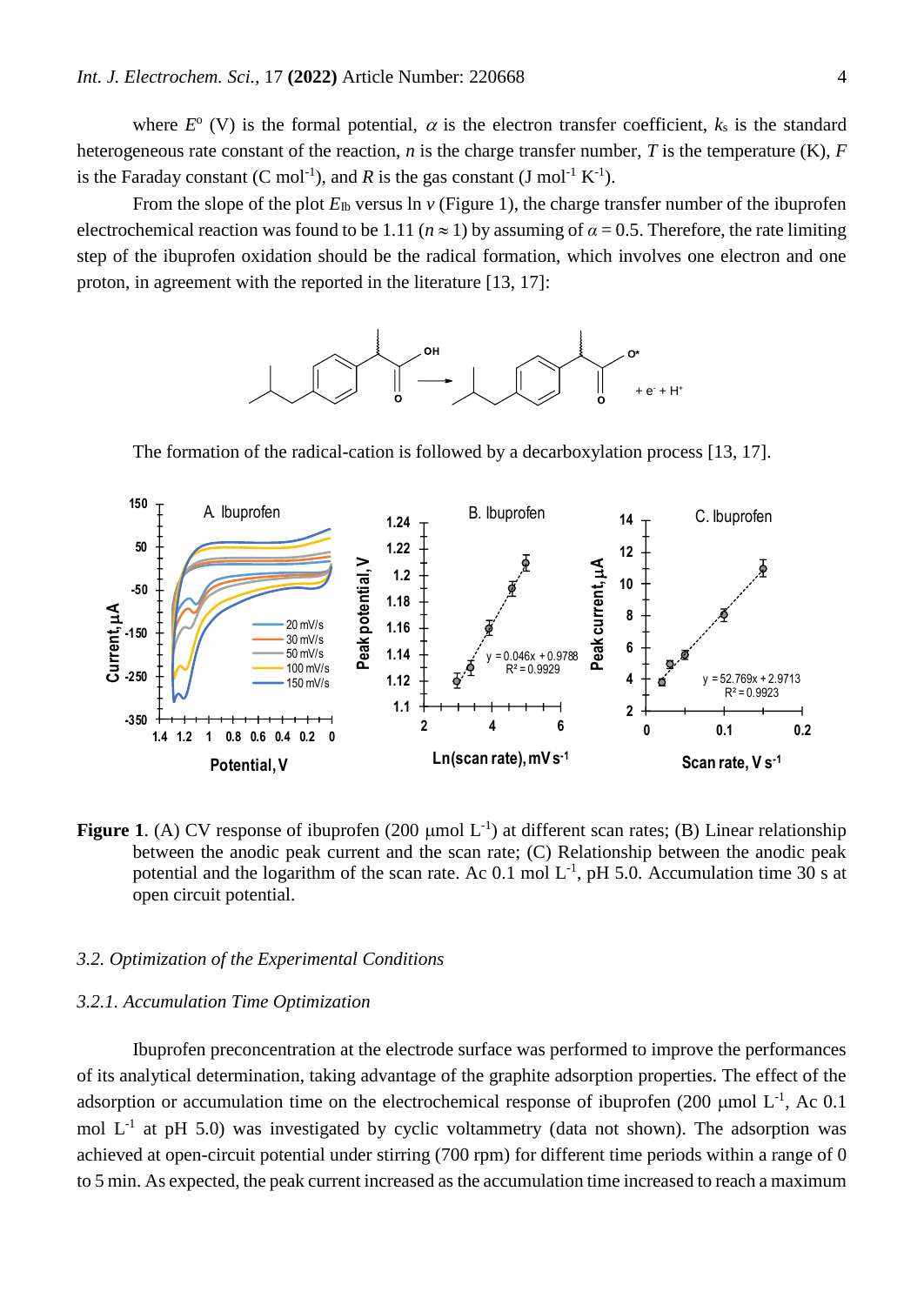at the 3th minute (Figure 2). Then it declined to some extent, which was ascribed to the electrode surface saturation. Henceforward, the optimum time for ibuprofen accumulation was fixed at 3 min, thus achieving almost 30-fold enhancement in peak current. Hence, the bare graphite electrode is suitable for ibuprofen determination by adsorptive stripping voltammetry.



**Figure 2.** Effect of the accumulation time on the ibuprofen (200  $\mu$ mol L<sup>-1</sup>) peak current. Ac 0.1 mol L<sup>-1</sup> at pH 5.0.

#### *3.2.2. pH Optimization*

The effect of pH on the electrochemical response of ibuprofen  $(200 \mu \text{mol L}^{-1})$  on the bare graphite electrode in Ac 0.1 mol  $L^{-1}$  with pH values varying within the range of 3.0 to 6.0 was investigated by cyclic voltammetry (data not shown). The anodic peak current of ibuprofen increased from pH 3.0 to 4.5, and decreased for pH values beyond 4.5 (Figure 3). It should be noted that at pH  $\approx$  pK<sub>a</sub> ibuprofen coexists as neutral and anionic species, while at  $pH > pK_a$  it exists as anion species, which results in peak current decrease ( $pK_a$  is in the range of 4.5 - 5.3) and demonstrates that the neutral molecules are more easily oxidized than the deprotonated species. The peak current decrease at lower pH values ( $pH < pK_a$ ) can be associated with ibuprofen solubility decrease.

Thus, further experiments were performed at pH 4.5 which is the optimum for the sensitive ibuprofen determination. Also, the oxidation peak potential of ibuprofen shifted negatively over the entire pH range of 3.0 to 6.0 (Figure 3). The relationship between the pH and the anodic peak potential *E*Ib (V) was found to be linear:

 $E_{\text{lb}} = 1.5089 - 0.0579 \text{pH}$  ( $R^2 = 0.9977$ )

with a slope of the regression line very close to the Nernstian value of 0.059 V/pH for a process involving the exchange of an equal number of protons and electrons, as demonstrates the above presented reaction scheme.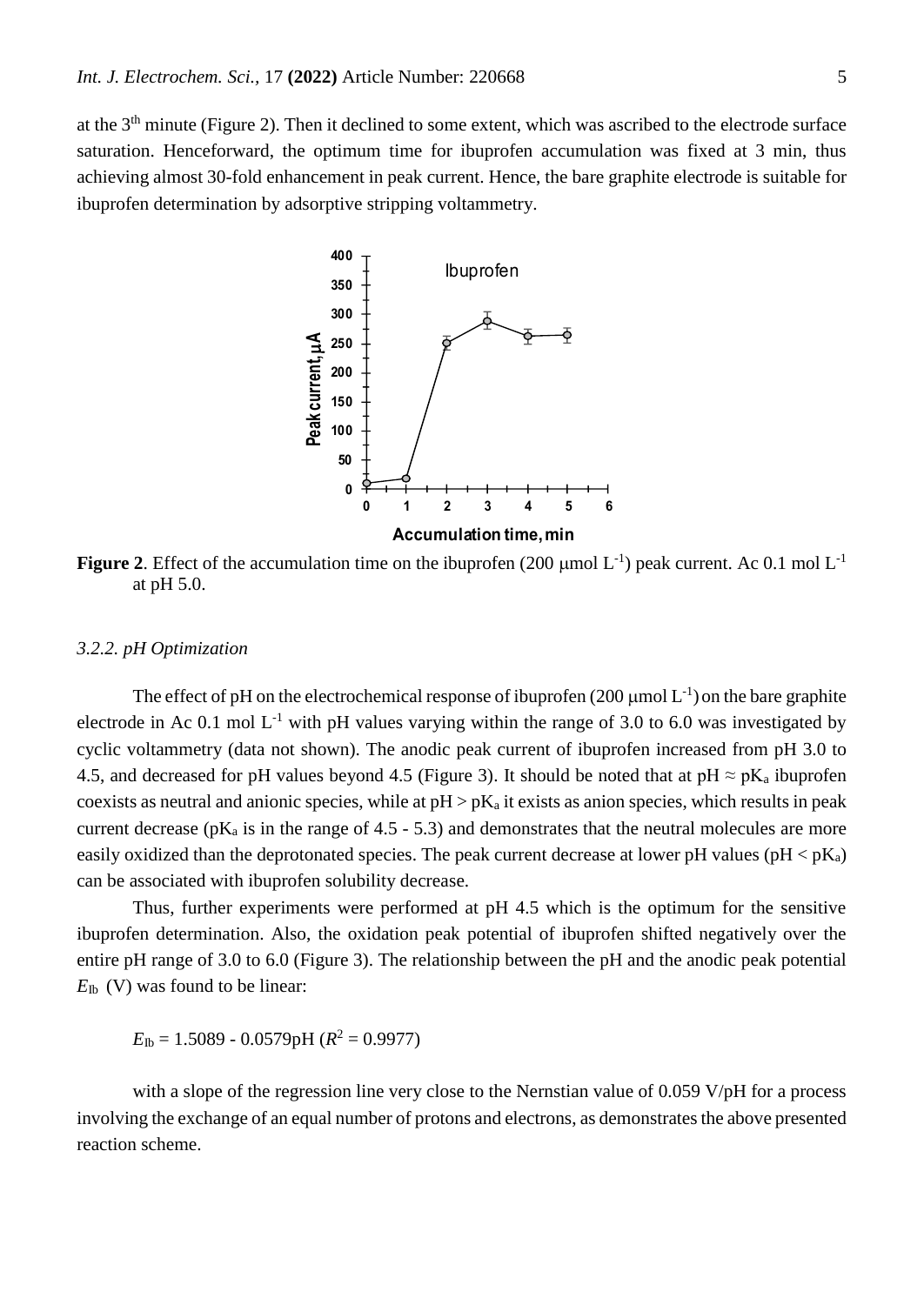

**Figure 3.** Effect of pH on the anodic peak current and anodic peak potential of ibuprofen. Scan rate 0.1 V s<sup>-1</sup>. Accumulation time 30 s at open circuit potential. Ac 0.1 mol L<sup>-1</sup>; Ibuprofen 200 µmol L<sup>-1</sup>.

## *3.3. Analytical Performances Evaluation*

The method usually applied for the sensitive voltammetric species determination is differential pulse voltammetry. However, the voltammograms resulting from ibuprofen determination by DPV at bare graphite electrode exhibit the appearance of broad asymmetric peaks, because of the irreversibility of the oxidation process and the interference of the oxygen evolution reaction (Figure 4).



**Figure 4.** Voltammetric response of ibuprofen  $(200 \mu mol L^{-1})$  recorded by DPV and SDLSV at bare graphite electrode. Ac 0.1 mol  $L^{-1}$ , pH 4.5; 3 min accumulation time.

Hence, further analysis for the evaluation of the analytical performances of the ibuprofen determination were carried out by semi-derivative linear sweep voltammetry (SDLSV). The semidifferentiation allowed the transformation of the asymmetric and broad ibuprofen current peaks into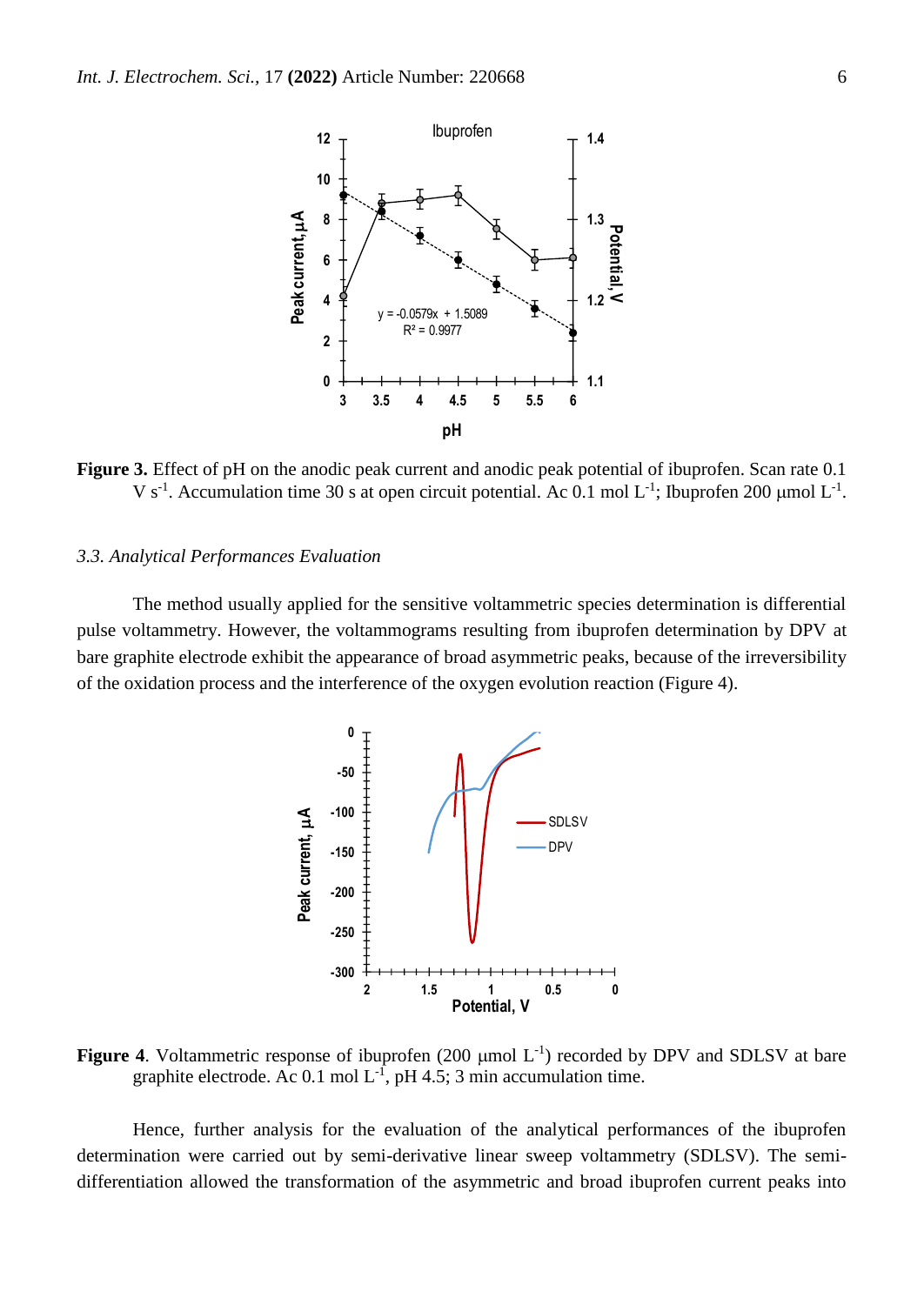much more symmetrical, bell-shaped and detectable semi-derivative signals (Figure 4). In addition, the signal processing led to sensitivity enhancement, as the peaks current of the semi-derivative voltammograms was significantly higher compared to the DPV peaks current. These facts proved the benefits of the semi-derivative signal processing to improve the analytical performances of the ibuprofen determination at bare graphite electrode.

The current response of ibuprofen with concentrations increasing in the range of 2  $\mu$ mol L<sup>-1</sup> to 500  $\mu$ mol L<sup>-1</sup> at bare graphite electrode under optimum conditions recorded by linear sweep voltammetry followed by semi-derivative signal processing is shown in Figure 5. The reliability of the semi-derivative linear sweep voltammetry for ibuprofen determination was tested by calibration curve construction. The calibration plot (Figure 5) demonstrated that the peak current  $(I_{\text{lb}}$ ,  $\mu$ A) increased proportionally to the ibuprofen concentration ( $C_{\text{lb}}$ , µmol L<sup>-1</sup>) in two dynamic linear ranges: 2 µmol L<sup>-1</sup> to 100 µmol L<sup>-1</sup> and 100 µmol  $L^{-1}$  to 500 µmol  $L^{-1}$ , described by the following regression equations:

 $I_{\text{lb}} = 1.6909 C_{\text{lb}} (R^2 = 0.9915)$  and  $I_{\text{lb}} = 0.3517 C_{\text{lb}} + 125.17 (R^2 = 0.9915)$ .

The appearance of two linear concentration ranges was attributed to the adsorption process. It did not alter the kinetics of the electrode reaction at low ibuprofen concentrations, while the saturation of the electrode surface at higher ibuprofen concentrations provoked a peak current intensity decrease.

The sensitivity of the determination, evaluated from the slopes of the linear calibration plots, was found to be 1.6906  $\mu$ A L  $\mu$ mol<sup>-1</sup> and 0.3517  $\mu$ A L  $\mu$ mol<sup>-1</sup>, correspondingly. The limit of detection (S/N  $=$  3) was found to be 0.6 µmol L<sup>-1</sup>. Table 1 compares the analytical characteristics of the method suggested in this work with the reported in the literature.



**Figure 5.** (A) SDLSV response of ibuprofen with different concentrations (2  $\mu$ mol L<sup>-1</sup> - 500  $\mu$ mol L<sup>-1</sup>) at bare graphite electrode under optimum conditions; (B) Calibration plot for ibuprofen determination.

As shown in Table 1, the analytical characteristics of the determination such as sensitivity, limit of detection, and linear concentration range are comparable or better than those achieved by using most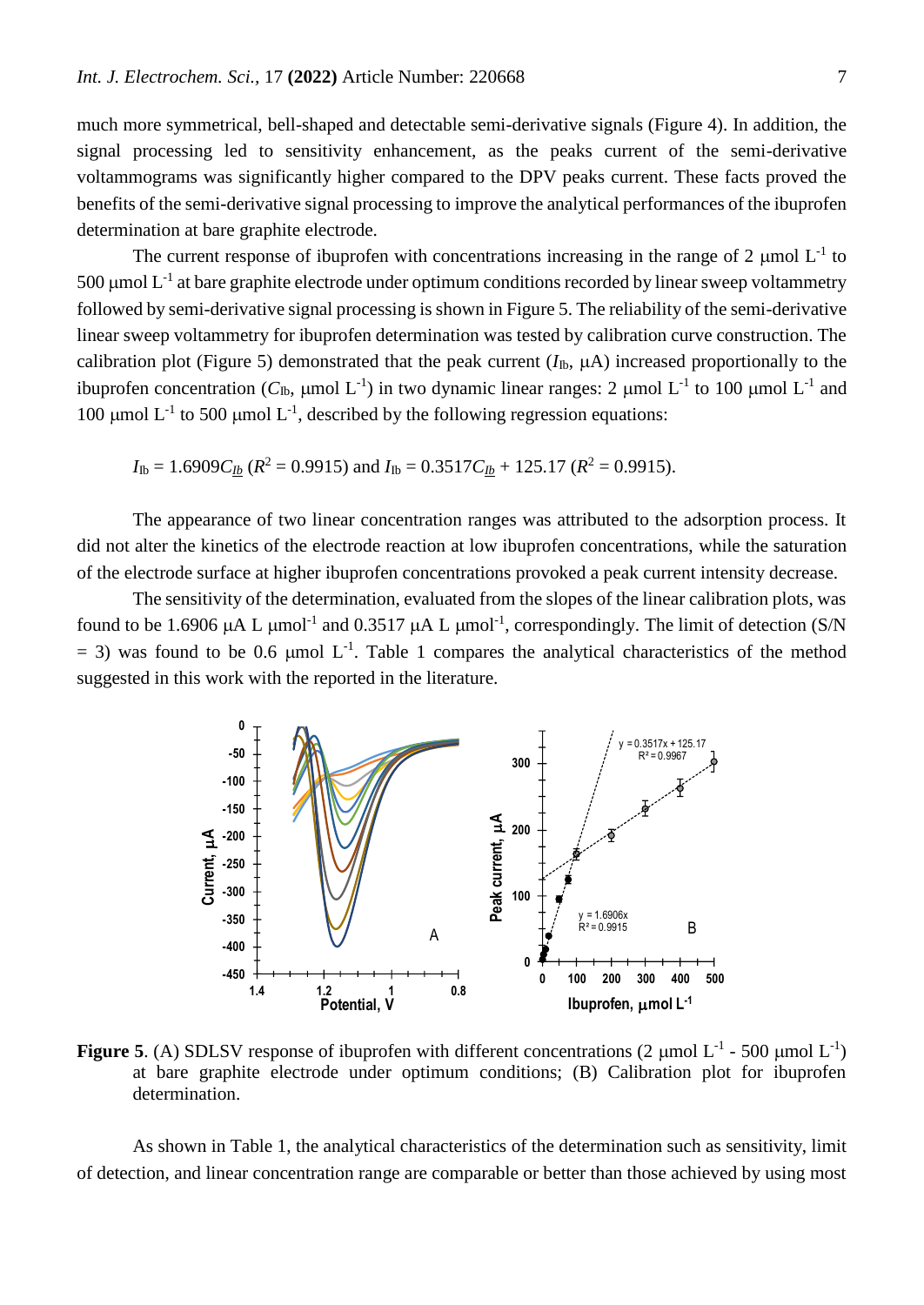of the chemically modified electrodes and BDD. These promising performances were ascribed to the applied semi-derivative signal processing. Therefore, coupling of the bare graphite electrode with the suggested in this work approach for ibuprofen sensing results in improvement of the analytical performances of its determination.

**Table 1**. Comparison of the analytical performances of some voltammetric methods for ibuprofen determination at different electrodes.  $A-\tau$  – amperometric method; aSPCE - activated screen printed carbon electrode; BDD – boron doped diamond electrode; CPE – carbon paste electrode; CNF – carbon nanofiber; GCE – glassy carbon electrode; MWCNT – multiwalled carbon nanotubes; Poly(L-Asp) – poly(L-aspartic acid); SPCE – screen printed carbon electrode; SPGE – screen printed graphite electrode.

| <b>Electrode</b>   | Method       | Linear range, $\mu$ mol L <sup>-1</sup> | Sensitivity,                      | LOD,                      | Ref.      |
|--------------------|--------------|-----------------------------------------|-----------------------------------|---------------------------|-----------|
|                    |              |                                         | $\mu$ A L $\mu$ mol <sup>-1</sup> | $\mu$ mol L <sup>-1</sup> |           |
| $Poly(L-Asp)/GCE$  | <b>SWV</b>   | $1 - 150$                               | 0.031                             | 0.22                      | 17        |
| <b>CNF/SPCE</b>    | <b>DPV</b>   | $0.8 - 30$                              | 1.17                              | 0.35                      | 13        |
| <b>BDD</b>         | <b>DPV</b>   | 0.949-6.69                              | 0.054                             | 0.41                      | 20        |
| <b>BDD</b>         | <b>SWV</b>   | 0.949-6.69                              | 0.014                             | 0.93                      | 23        |
| <b>GCE</b>         | <b>SWV</b>   | 1.45-3.87                               | 4.42                              | 0.96                      | 16        |
| <b>BDD</b>         | <b>DPV</b>   | 20-400                                  | 0.00694                           | 3.80                      | 15        |
| <b>MWCN/CPE</b>    | <b>DPV</b>   | 2.36-242                                | 0.228                             | 9.10                      | 14        |
| <b>MWCNT/GCE</b>   | $A-\tau$     | 10-1000                                 | 2.94                              | 1.90                      | 43        |
| aSPCE              | <b>DPV</b>   | $0.5 - 20$                              | 0.26                              | 0.059                     | 44        |
|                    |              | 20-500                                  |                                   |                           |           |
| Graphite electrode | <b>SDLSV</b> | $2 - 100$                               | 1.6906                            | 0.60                      | This work |
|                    |              | 100-500                                 | 0.3517                            |                           |           |

The reproducibility of the analysis was found to be very satisfactory (RSD = 2.89%,  $n = 5$ ), in contrast to the repeatability ( $RSD = 4.94\%$ ,  $n = 3$ ). The poor repeatability was attributed to the ibuprofen desorption.

The selectivity of the determination was assessed by measuring the SDLSV response of ibuprofen in the presence of the common drug excipients (cellulose, lactose, sucrose, starch, and magnesium stearate), as well as in the presence of caffeine (Caf) and paracetamol (Par), which are combined with ibuprofen in some pharmaceutical formulations. It was found that excipients did not affect the current response of ibuprofen. The 2.5-fold excess of paracetamol, corresponding to that in the ibuprofen and caffeine combined tablets (Ib 200 mg/tablet + Par 500 mg/tablet) did not provoke Ib signal change, as the oxidation peaks potential difference of Ib and Par at bare graphite electrode under the selected experimental conditions was found to be 730 mV, this avoiding the interference. However, the presence of caffeine, even in a concentration ratio of Ib:Caf =4:1, i.e. in excess of ibuprofen like in some pharmaceutical combinations (Ib  $400$ mg/tablet + Caf 100 mg/tablet), the selectivity of the analysis was not satisfactory, because of the Caf and Ib peaks overlapping.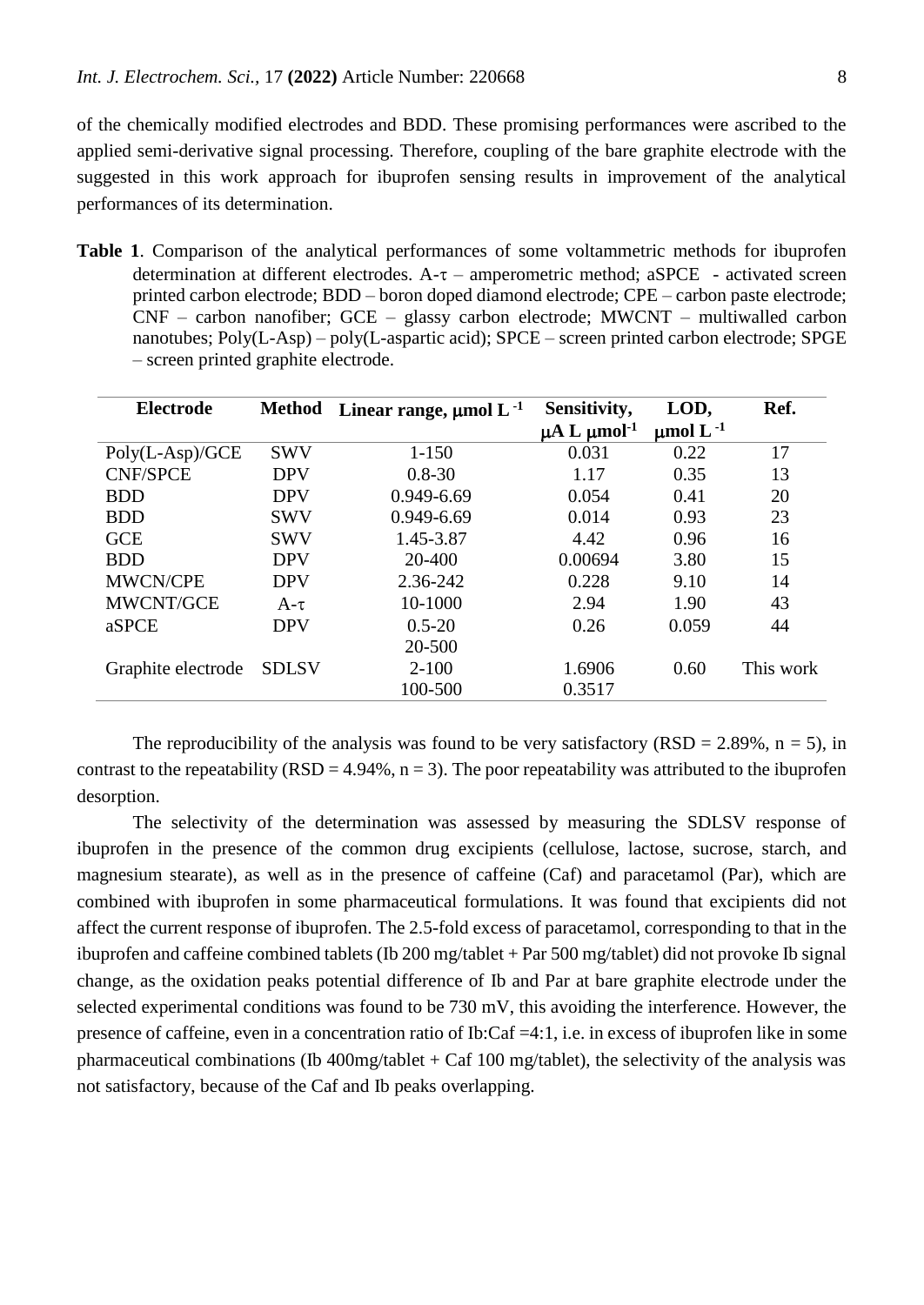# *3.4. Analytical Application*

The proposed analytical protocol was applied for ibuprofen determination in the commercially available pharmaceutical preparations Nurofen and Advil. As shown in Table 2, the amount of ibuprofen found is in good agreement with the declared by the producer, this confirming the viability of coupling of the bare graphite electrode with the semi-derivative linear sweep voltammetric technique for real samples analysis.

**Table 2**. Real samples analysis (average of three determinations).

| <b>Sample</b> | <b>Ibuprofen</b>        |           |            |  |  |
|---------------|-------------------------|-----------|------------|--|--|
|               | Label value mg Found mg |           | % detected |  |  |
| Nurofen       | 200                     | $196 + 2$ | 98.0       |  |  |
| Advil         | 200                     | $194 + 3$ | 97.0       |  |  |

In addition, recovery tests were performed to check the accuracy of the proposed analytical protocol by spiking the pharmaceutical tablet preparation sample with appropriate quantity of the standard ibuprofen solution. The satisfactory recovery values (98% - 102%) shown in Table 3 confirmed the accuracy of the determination and suggested that the developed in this work analytical protocol for ibuprofen determination at bare graphite electrode has a practical significance.

**Table 3**. Recovery test results (average of three determinations).

| <b>Sample</b> | <b>Spiked level</b> | <b>Found level</b> | <b>Recovery</b> |
|---------------|---------------------|--------------------|-----------------|
|               | $\mu$ mol $L^{-1}$  | $\mu$ mol $L^{-1}$ | $\%$            |
| Nurofen       | 25.0                | $25.3 \pm 1$       | 101.2           |
|               | 50.0                | $49.8 \pm 2$       | 99.6            |
|               | 75.0                | $76.2 \pm 4$       | 101.6           |
| Advil         | 25.0                | $24.8 \pm 2$       | 99.2            |
|               | 50.0                | $51.1 \pm 3$       | 100.4           |
|               | 75.0                | $74.7 \pm 5$       | 99.6            |

## **4. CONCLUSION**

Semi-derivative voltammetry was applied for improving the analytical performances of the ibuprofen determination at bare graphite electrode. As a result, sensitivity, limit of detection, and linear concentration range comparable or better than those attained by using most of the chemically modified electrodes were achieved. It was demonstrated that the bare graphite electrode as sensing element in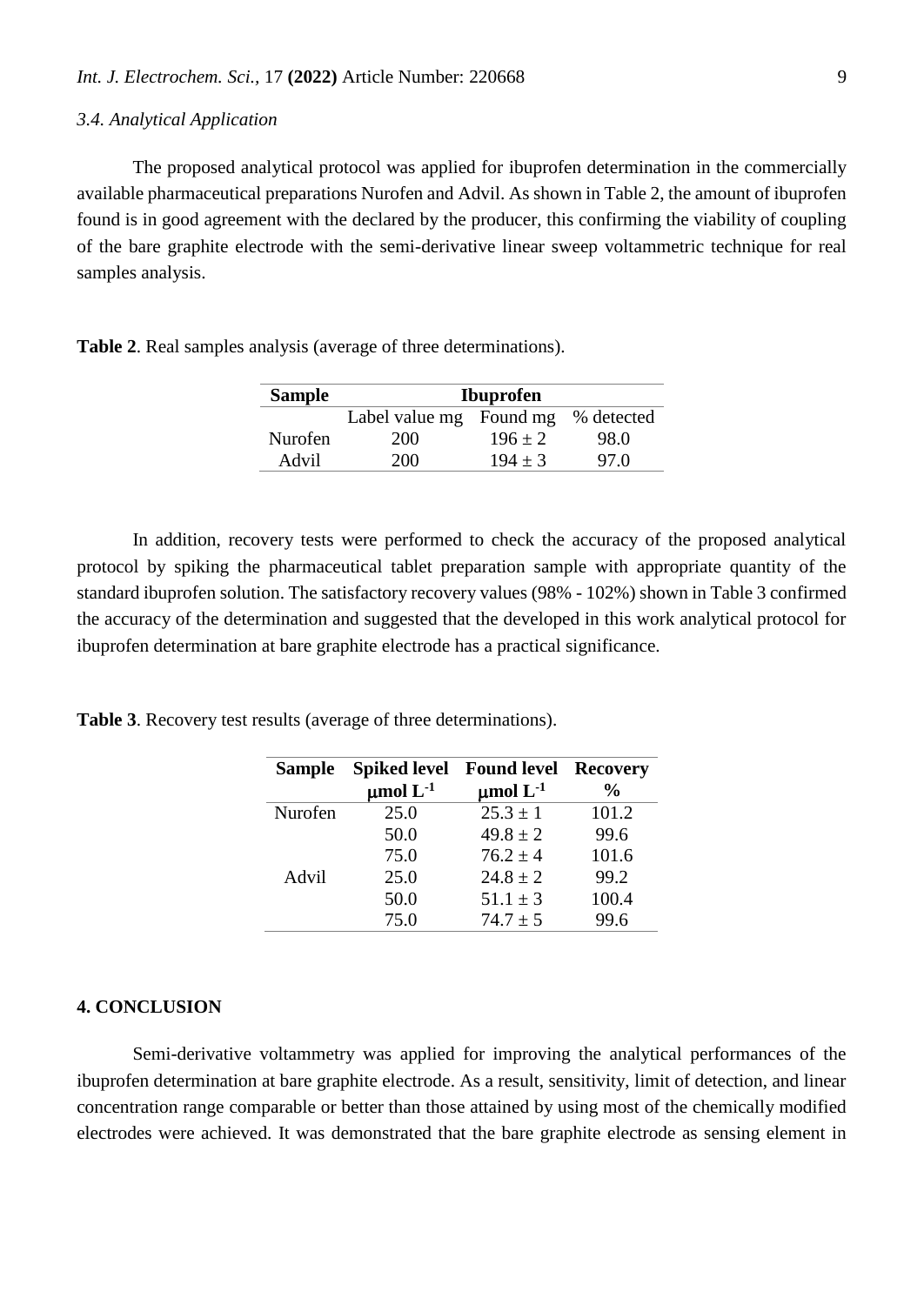conjunction with the semi-derivative technique offers a simple, efficient, and cost-effective determination of ibuprofen in pharmaceutical preparations.

# **References**

- 1. K. D. Rainsford, Ibuprofen: Pharmacology, Therapeutics and Side Effects. Springer Science & Business Media, 2013.
- 2. J. C. Tsao and T. S. Savage, *Drug Dev. Ind. Pharm*., 11 (1985) 1123.
- 3. P. M. Ramos, L. M. A. Bello, R. Fernández-Torres, B. J. L. Pérez and M. M. Callejón, *Anal. Chim. Acta.* 653 (2009) 184.
- 4. R. A. Shaalan, R. S. Haggag, S. F, Belal and M. Agami, *J. Appl. Pharm. Sci*., 3 (2013) 38.
- 5. L. Peikova, M. Georgieva and B. Tsvetkova, *Pharmacia,* 61 2014 3.
- 6. S. O Eraga, M. I. Arhewoh, R. N. Chibuogwu and M. A. Iwuagwu, *As. Pac. J. Trop. Biomed*., 5 (2015) 880.
- 7. A. A. Gouda, M. I. Kotb El-Sayed, A. S. Amin and R. El Sheikh, *Arab. J. Chem*., 6 (2013) 145.
- 8. P. C. Damiani, M. Bearzotti and M. A.Cabezón, *J. Pharm. Biomed. Anal*., 25 (2001) 679.
- 9. L. A. Hergert and G. Escandar, *Talanta*, 60 (2003) 235.
- 10. A. S. Luna and J. S. A. Pinho, *Austin J. Anal. Pharm. Chem*., 1 (2014) 1001.
- 11. J. Sádecka, M. Cakrt, A. Hercegová, J. Polonnský and I. Skacani, *J. Pharm. Biomed. Anal*., 25 (2001) 881.
- 12. R. Hamoudová and M. Pospísilová, *J. Pharm. Biomed. Anal*., 41 (2006) 1463.
- 13. I. M. Apetrei, A. A. Bejinaru, M. Boev, C. Apetrei and O. D. Buzia, *Farmacia*, 65 (2017) 790.
- 14. S. I. Rivera-Hernández, G. A. Álvarez-Romero, S. Corona-Avendaño, M.E. Páez-Hernández, C. A. Galán-Vidal and M. Romero-Romo, *Inst. Sci. Technol*., 44 (2016) 483.
- 15. A. B. Lima, L. M. C. Torres, C. F. R. C. Guimarães, R. M. Verly, L. M. da Silva, A. D. Carvalho Jr. and W. T. P. dos Santos, *J. Braz. Chem. Soc*., 25 (2014) 478.
- 16. E. Sureshm, K. Sundaram, B. Kavitha and A. N. S. Kumar, *Int. J. Pharm. Tech. Res*., 9 (2016) 182.
- 17. B. Mekassa, M. Tessema, B. S. Chandravanshi and M. Tefera, *IEEE Sensors J*. 18 (2018) 37.
- 18. S. C. Chaves, P. N. C. Aguiar, L. M. F. C. Torres, E. S. Gil, R. C. S. Luz, F. Damos, R. A. A. Munoz, E. M. Richter, W. T. P. dos Santos, *Electroanalysis*, 27 (2015) 2785.
- 19. A. Loudiki, H. Hammani, W. Boumya, S. Lahrich, A. Farahi, M. Achak, M. Bakasse and M. A. El Mhammedi, *Appl. Clay Sci*., 123 (2016) 99.
- 20. L. Švorca, I. Strežová, K. Kianičková, D. M. Stanković, P. Otřísal and A. Samphao, *J. Electroanal. Chem.*, 822 (2018) 144.
- 21. H. El Ouafy, H. Hammani, A. Farahi, S. Lahrich, M. Bakasse and M. A. El Mhammedy, *ChemistrySelect*. 4 (2019) 11282.
- 22. United States Pharmacopeia, Ibuprofen USP 40, p 4555–4559.
- 23. British Pharmacopoeia, 2004. British pharmacopoeia, London: Medicines and Healthcare Products Regulatory Agency. 1, 2 (2017).
- 24. V. K. Gupta, R. Jain, K. Radhapyari, N. Jadon and S. Agarwal, *Anal. Biochem*., 408 (2011) 179.
- 25. B. Uslu and S. A. Ozkan, *Anal. Letters*, 44m (2011) 2644.
- 26. B. Dogan-Topal, S.A. Ozkan and B. Uslu, *Open Chem. Biomed. Methods J*., 3 (2010) 56.
- 27. E. T. G. Cavalheiro, C. M. A. Brett, A. M. Oliveira-Brett and O. Fatibello-Filho, *Bioanal. Rev*., 4 (2012) 31.
- 28. A. A. Al-rashdi, O. A. Farghaly and A. H. Naggar, *J. Chem. Pharm. Res*., 10 (2018) 21.
- 29. L. Qian, S. Durairaj, S. Prins and A. Chen, *Biosens. Bioelectron*., 175 (2021) 112836.
- 30. J. M. Sila, P. M. Guto, I. N. Michira, F. B. Mwaura and E. K. Muge, *Int. J. Electrochem. Sci*., 16 (2021) Article ID: 210444.